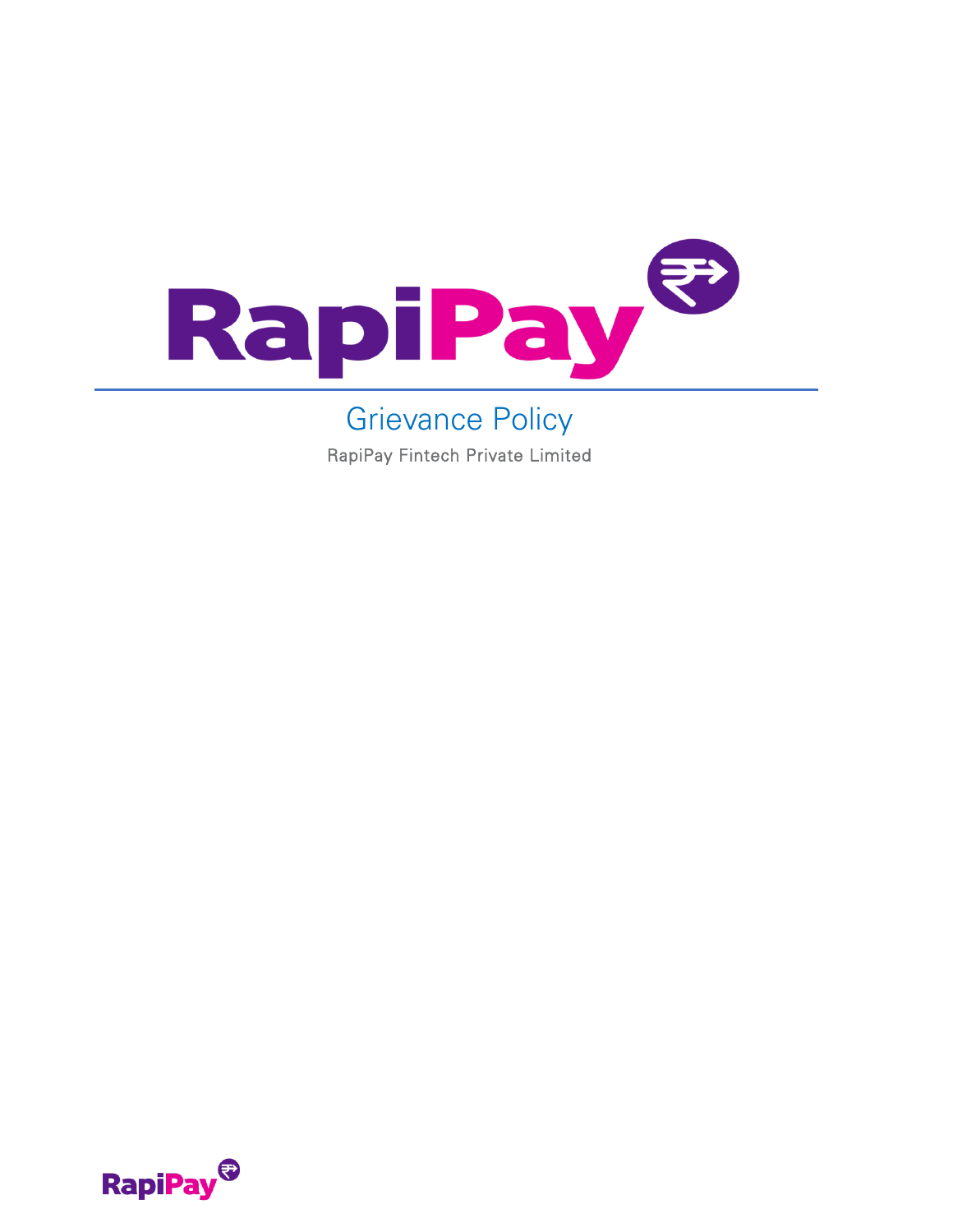#### 1. Introduction

RapiPay Fintech Private Limited (RFPL) strongly believes in a sincere and transparent approach to its users. You trust and love us and we would never put growth before trust. This policy document aims at minimizing instances of customer complaints, grievances and disappointments via channelized approach, review and redressal. The self-review will be of help in identifying shortcomings in the product features and service delivery. If you're disappointed, then at some point in time we've not done a great enough job.

RFPL's policy on grievance redressal follows the under noted principles.

- Our users are to be treated fairly at all times.
- Complaints or concerns raised by users are dealt with an open mind, with courtesy and in a timely manner.
- Users are informed about the channels to escalate their complaints, concerns and grievances within RFPL and their rights if they are not satisfied with the resolution of their complaints.
- RFPL will take care of all complaints efficiently and fairly as they value each user.
- All employees at RFPL must work in good faith and without prejudice to the interests of the users.

We understand that customer grievances can happen due to multiple reasons. It can be because of the gap between the promised service levels and the service levels actually offered. Since we are dealing with humans, a lot of grievances can arise due to the attitudinal and the way communication gets done. It can also happen due to the actual errors across the system.

Users have complete authority to file a complaint/ share feedback if they are disappointed by services rendered by RFPL. They can give their complaint/ feedback in writing, email, or on RapiPay.com. If user's dilemma is not resolved within the given time or if they are not satisfied with the solution provided by RFPL, they can approach

our tiered redressal system with their complaint or other legal avenues available for grievance redressal. In order to make RFPL redressal channels more meaningful and effective, a structured system has been put in place. This system will ensure that the complaints are redressed seamlessly and well within the stipulated timeframe.

#### Awareness of Grievance Redressal System

At RFPL, the users' experience is what we deliberate and focus on. This is why we listen and take the time to know our users and take their concerns seriously. Going skin-deep to analyze and scrutinize, how you would feel from the time you step-in to RapiPay.com till the time you're done, helps us evolve and enhance our services. If a user has found our experience simple and incredible we know we are doing something worthy. However, when a user is concerned or has complaints we do everything we can to fix it and make it right.

#### Sensitizing staff on handling complaints

Our staff undergoes regular training to ensure that consumers queries and grievances are handled properly. They are encouraged to work in a manner which helps us in building the consumer trust and

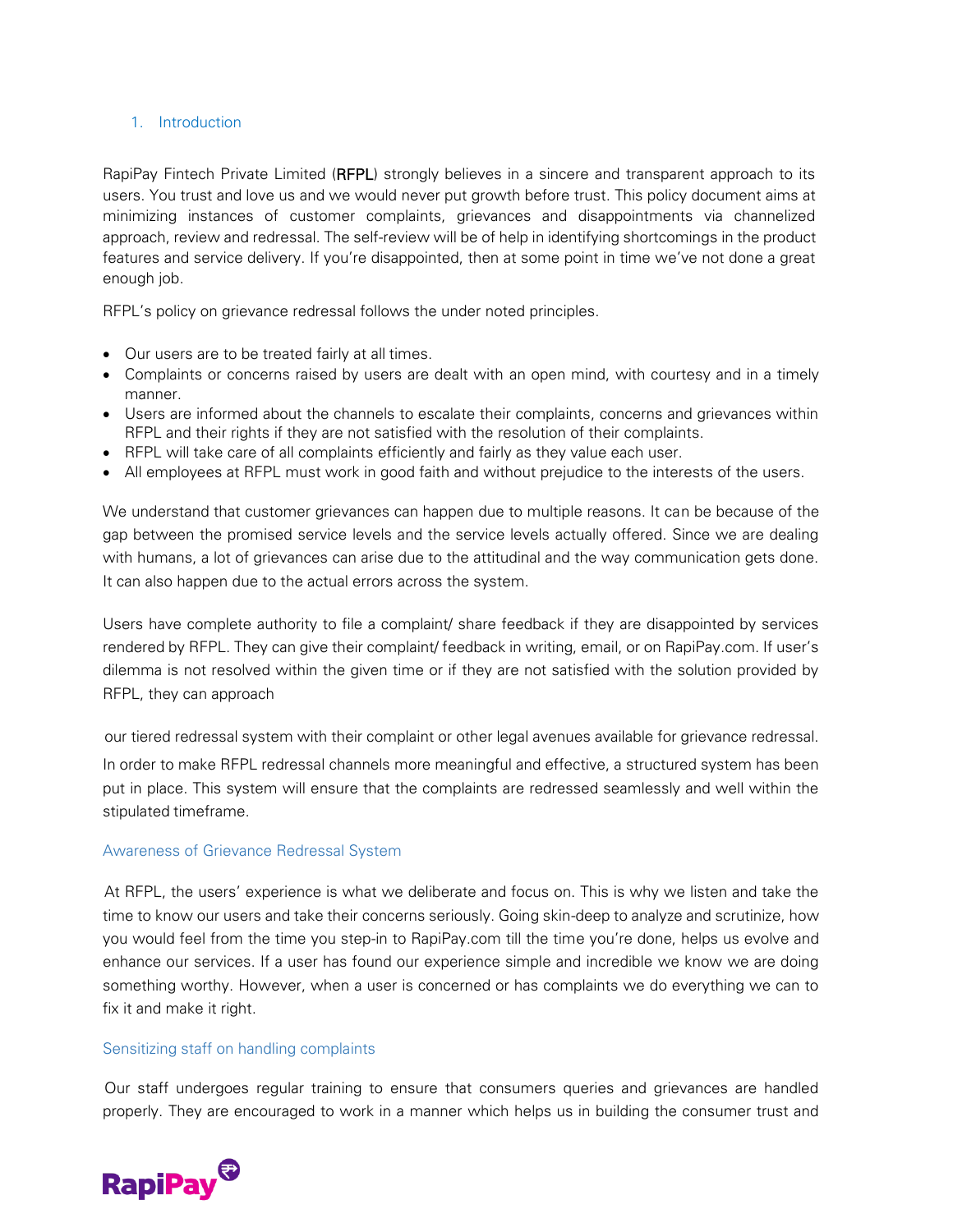confidence. This reflects in both the operations as well as the customer communications. Top reasons behind the consumer queries are analyzed and worked upon in a way which aims at removal of these reasons from the root. This helps in improving the overall quality of the service levels gradually.

#### How to reach RFPL

#### For Recharge, Bill Payment, Money Transfer, Merchant Location Payment Related Issues

#### Level 1:

- You can write to us at [care@RapiPay.com](mailto:care@rapipay.com)
- You can go to [RapiPay.com/help](https://www.rapipay.com/app/html/rapipay.com/contact) and click Contact Us to submit your query along with the Order ID

#### Level 2:

If the resolution you received does not meet your expectations, please write to us at [servicehead@RapiPay.com](mailto:servicehead@rapipay.com)

#### Level 3:

• If you are still not satisfied, please write to: Grievance Officer ( grievance officer@RapiPay.com) Address: RapiPay Fintech Pvt. Ltd, A-8, 8th Floor, (Q-Tower), Sector-68, Noida 201309

#### For other queries related to RapiPay

#### Wallet Level 1:

- You can write to us at *[queries@RapiPay.com](mailto:queries@rapipay.com)*
- You can go to **[RapiPay.com/help](https://www.rapipay.com/app/html/rapipay.com/contact)** and click Contact Us to submit your query

#### Level 2:

• If the resolution you received does not meet your expectations, please write to us at [servicehead@RapiPay.com](mailto:servicehead@rapipay.com)

#### Level 3:

• If you are still not satisfied, please write to:

#### Grievance Nodal Officer

#### [\(grievanceofficer@RapiPay.com\)](mailto:(grievanceofficer@RapiPay.com))

## Jithin Karkera (+91 120 6366000) (0900 Hrs to 2100 Hrs Monday to Saturday) Address:

RapiPay Fintech Private Limited A-8, 8<sup>th</sup> Floor, (Q-Tower), Sector-68, Noida 201309

We recommend that customer sends us a query/grievance by logging in his RapiPay Wallet account and using the 'Help and Support' section. It is also recommended that the customer writes his complaint reference number provided by our customer care team in all further

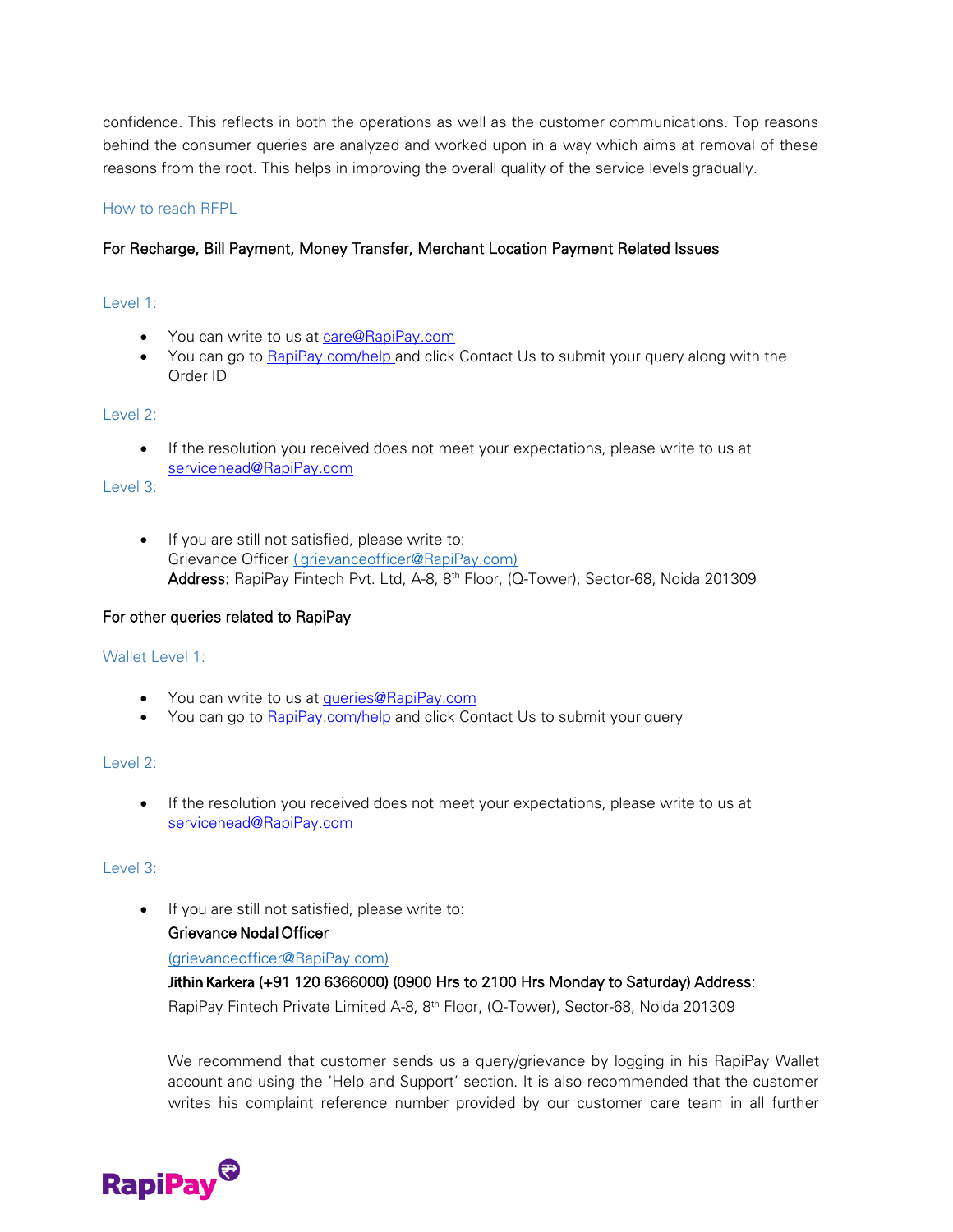communication with us regarding a particular issue. This enables us to get more details about the customer and the query quickly and helps to resolve the query faster.

#### Estimated time taken to address your queries, concerns, complaints

Suitable timelines have been set for every complaint depending upon the investigations which would be involved in resolving the same. Here are the estimated timelines at various levels of queries/escalations

- First response to a user's query/ concern 24 hrs
- Follow-up queries 48 hrs
- Escalated cases 7 days
- Customer grievances 21 days

#### Customer Liability and Compensation due to Unauthorized transactions:

Customer shall be compensated in line with this policy in case of loss occurring due to unauthorized transaction as follows:

#### a) Zero Liability of customer

i) Customer shall be entitled to full compensation of real loss in the event of contributory fraud/ negligence/ deficiency on the part of the RFPL (irrespective of whether or not the transaction is reported by the customer)

#### b) Limited Liability of customer

i) Liability in case of financial losses due to unauthorized electronic transactions where responsibility for such transaction lies neither with RFPL nor with the customer, but lies elsewhere in the system AND

ii) There is a delay on the part of customer in notifying/reporting to RFPL beyond 1 working days and less than or equal to 3 working days (after receiving the intimation from the RFPL), the liability of the customer per transaction shall be limited to transaction value or INR 5,000 whichever is lower.

#### c) Complete Liability of customer

i) Customer shall bear the entire loss in cases where the loss is due to negligence by the customer, e.g. where the customer has shared payment credentials or Account/Transaction details, viz. Account user Id & Password, 2Transaction PIN/OTP or due to improper protection on customer devices like mobile / laptop/ desktop leading to malware / Trojan or Phishing / Vishing attack. This could also be due to SIM deactivation by the fraudster.

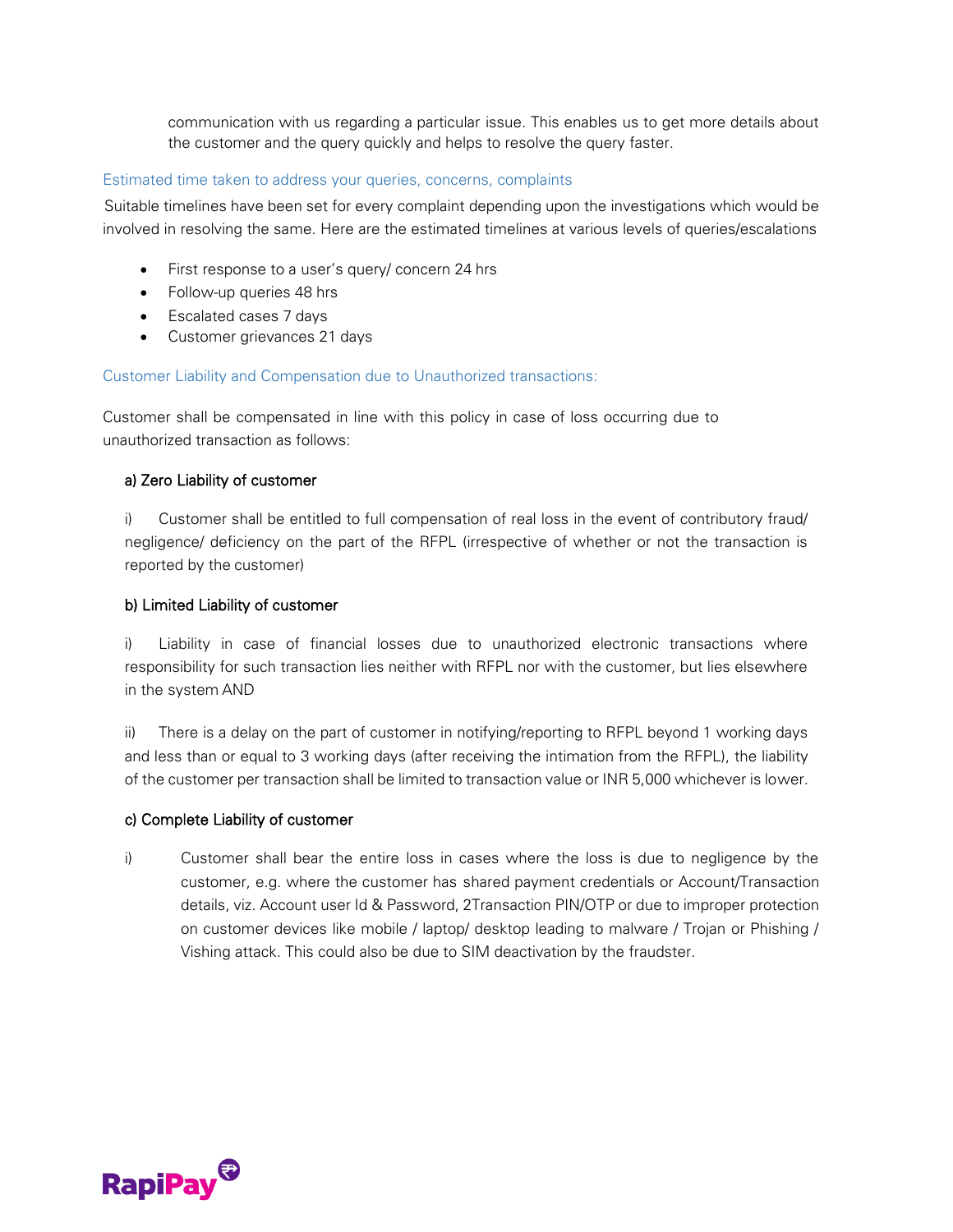Under such situations, the customer will bear the entire loss until the customer reports unauthorized transaction to RFPL. Any loss occurring after reporting of unauthorized transaction shall be borne by RFPL.

i) In cases where the responsibility for unauthorized financial transaction lies neither with the RFPL nor with the customer but lies elsewhere in the system and when there is a delay on the part of the customer in reporting to RFPL beyond 3 working days, the customer would be completely liable for all such transactions.

#### d) Other Points

- i) RFPL shall afford shadow credit to the customer account within 10 working days from the date of reporting in all cases as per above statements. Within 90 days of date of reporting, RFPL shall either establish customer negligence or provide final credit to customer. Customer will be given value dated credit (based on date of unauthorized transaction) when customer becomes eligible to be compensated;
- ii) RFPL may, at its discretion, agree to credit the customer even in case of an established negligence by the customer; and
- iii) Customer would not be entitled to compensation of loss if any, in case customer does not agree to get the account frozen or does not cooperate with RFPL by providing necessary documents including but not limited to police complaint.

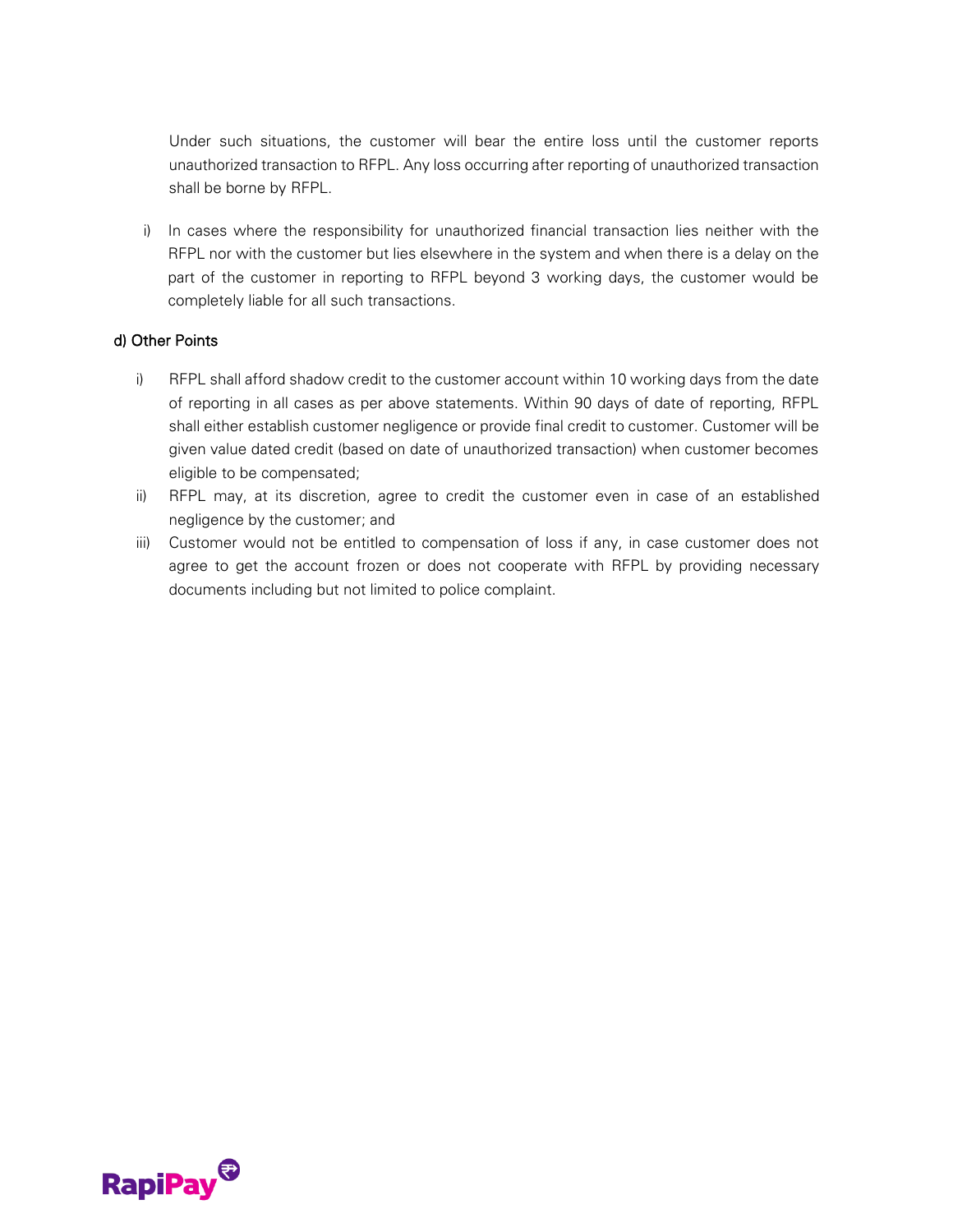# शिकायतनीशत

रैपिपे फिन्टेक प्राइवेट लिमिटेड (आरएफपीएल) अपने उपयोगकर्ताओं के लिए एक ईमानदार और पारदर्शी दृष्टिकोण में विश्वास रखता है। आप हमपर भरोसा और हमारासहयोग करते हैं और हम विश्वास से पहले कभी विकास नहीं कर सकते। इस नीति के दस्तावेज का उद्देश्य ग्राहकीय शिकायतों, परिवेदनों और निराशाओं को चैनलित दृष्टिकोण, समीक्षा और निवारण के माध्यम से कम करना है। स्व-समीक्षा उत्पाद की विशेषताओं और सेवा वितरण में कमियों की पहचान करने में सहायता होगी। यदि आप निराश हो जाते हैं, तो इसका मतलब है कि हमने समय के कुछ बिंदु परउपयुक्तकाम नहीं किया है।

शिकायत निवारण पर आर एफ पी एल की नीति निम्नानुसार ज्ञात सिद्धांतों का अनुसरण करती है

- हमारे उपयोगकर्ताओं के साथ हर समय उचित व्यवहार किया जाता है।
- उपयोगकर्ताओं द्वारा उठाए गए शिकायतों या चिंताओं को एक खुले दिमाग से विनम्रता से और समय पर ढंग से हल किया जाता है।
- यदि उपयोगकर्ता अपनी शिकायत के समाधान से संतुष्ट न हो तो आरएफपीएल और उनके अधिकारों के भीतर शिकायतों, प्रसंगों औरपरिवेदनों को वृद्धि करके चैनलों के बारे में सूचित किया जाता है।
- . आरएफपीएल सभी शिकायतों का कुशलतापूर्वक और उचित रूप से ध्यान रखेगा क्योंकि वे प्रत्येक उपयोगकर्ता का महत्व देते हैं।
- अारएफपीएल के सभी कर्मचारियों को निष्ठा से और उपयोगकर्ताओं के हितों के प्रति पक्षपात किए बिना काम करना चाशहए|
- हम समझते हैं कि कई कारणों के कारण ग्राहक को शिकायतें हो सकती हैं। यह वादा किए गए सेवा स्तर और वास्तव में प्रस्तुत की गई सेवा स्तरों के बीच का अंतर हो सकता है। चूंकि हम इंसानों के साथ काम कर रहे हैं, इसलिए व्यवहार की वजह से और संचार करने के तरीके से कई शिकायतें पैदा हो सकती हैं और सिस्टम में वास्तविक त्रुटियों के कारण भी शिकायतें पैदा हो सकती हैं।

उपयोगकर्ताओं को आरएफपीएल द्वारा प्रदान की गई सेवाओं से निराश होने पर शिकायत दर्ज करने / साझा करने का पूर्ण अधिकार है। वे अपनी शिकायत / फीडबैक लिखित रूप में, ईमेल या RapiPay.com पर दे सकते हैं।

यदि उपयोगकर्ता की दुविधा को दिए गए समय में हल नहीं किया गया है या यदि वे आरएफपीएल द्वारा प्रदान किए गए समाधान से संतुष्ट नहीं हैं, तो वे शिकायत निवारण के लिए उपलब्ध हमारेसंरक्षित निवारण प्रणाली से अपनी शिकायत या अन्य कानूनी अवसरों के हल के लिए सम्पर्क कर सकते हैं।

आरएफपीएल निवारण चैनल को अधिक सार्थक और प्रभावी बनाने के लिए, एक संरचित प्रणाली को जगह दी गई है। यह प्रणाली यह सुनिश्चित करेगी कि निर्धारित समय सीमा के भीतर शिकायतों का निवारण किया जाये।

## **शिकायत शिवारण प्रणाली की जागरूकता**

आर एफ पी एल पर, उपयोगकर्ता का अनुभव वह है जिसे हम सुचिन्तित और केन्द्रित करते हैं । यही कारण है कि हम अपने उपयोगकर्ताओं को जानने के लिए समय लेते हैं और उनकी चिंता गंभीरता से लेते हैं। अल्पज्ञता से

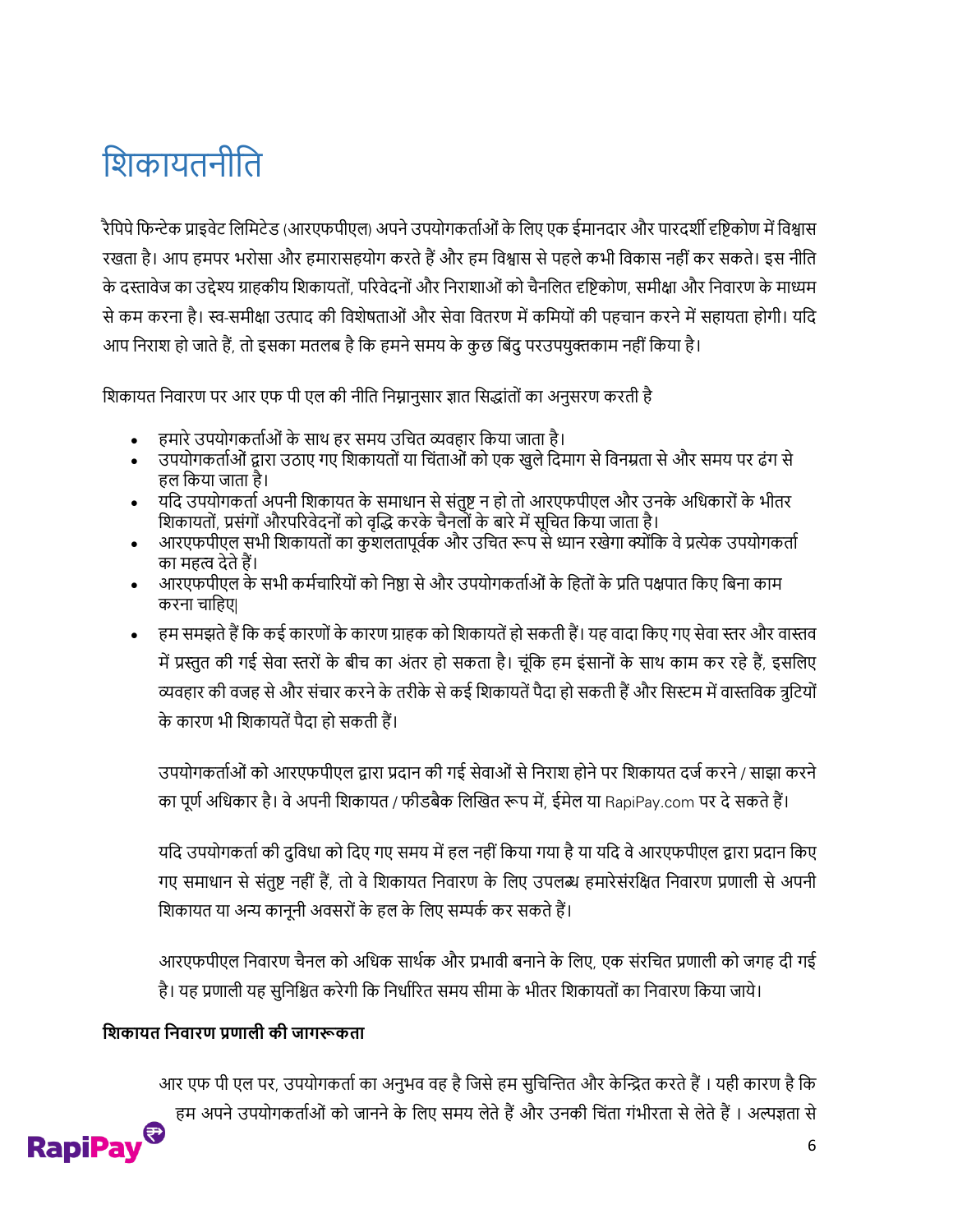विश्लेषण करना और जांच करना कि आप कैसा महसूस करते हैं उस समय से लेकर आज तक जिस समय आपने RapiPay.com में प्रवेश किया और जब तक आपका काम पूरा नहीं हो जाता, हमारी सेवाओं को विकसित करने और बढाने में हमारी मदद करता है।अगर किसी उपयोगकर्ता ने हमारा अनुभव सरल और अतुल्य पाया है तो हम जानते हैं कि हम कुछ योग्य कर रहे हैं । हालांकि, जब किसी उपयोगकर्ता कामुद्दा या शिकाय हो, तो उसे ठीक करने और सही बनाने के लिए हम सबकछ करते हैं।

## **शिकायत ों क शिपटािे के शलए कर्मचाररय ों क सोंवेदििील बिािा**

हमारे स्टाफ नियमित प्रशिक्षण से गुजरते हैं यह सुनिश्चित करने के लिए कि उपभोक्ता पूछताछ और शिकायतें ठीक से नियंत्रित की जाती हैं । उन्हें ऐसे तरीके से काम करने के लिए प्रोत्साहित किया जाता है जो हमें उपभोक्ता का विश्वास और आत्मविश्वास के निर्माण में मदद करता है। यह दोनों कार्यों के साथ-साथ ग्राहक संचार को भीदर्शाता है । उपभोक्ता प्रश्नों के पीछे के मुख्यकारणों का विश्लेषण किया जाता है और इन कारणों को जड़ से हटाने के उद्देश्य से काम किया जाता है। इससे सेवा स्तर की संपूर्ण गुणवत्ता को धीरे-धीरे सुधार ने में मदद मिलती है।

## **आर एफ पी एल तक कै से पहोंचे**

## **ररचाजम**, **शबलभुगताि**, **र्िीट् ाोंसफर**, **व्यापारी स्थाि भुगताि सोंबोंधी र्ुद् ों के शलए**

## **स्तर** 1:

- o आि हिें+ 91 120 6366000 (0600 बजेसे2300 बजेतक सोिवार सेरशववार) कॉि कर सकतेहैं
- o आप हमें [care@RapiPay.com](mailto:care@rapipay.com) पर लिख सकते हैं
- o आि RapiPay.com/contact us िर जा सकतेहैंऔर ऑडार आई डी के साथ अिनी शिकायतेदर्ा करने के लिए आप Contact Us पर क्लिक कर सकते है

## **स्तर** 2:

o यशद आिको प्राप्त संकल्प आिकी अिेक्षाओं को िूरा नही ंकरता है, तो कृ िया हमें [servicehead@RapiPay.com](mailto:servicehead@rapipay.com) पर लिखें

## **स्तर** 3:

्यदि आप अभी भी संतुष्ट नहीं हैं, तो कृपया शिकायत लिखें: Grievance Nodal Officer [grievanceofficer@RapiPay.](mailto:grievanceofficer@rapipay.com)com **पता**: रैिशिेशिनटेक रर ाइवेट शिशिटेड, ए -8, 8 वीं िंशजि (क -टॉवर), सेक -68, नोएडा -201301

## **रैशपपे वॉलेट से सोंबोंशधत अन्य प्रश् ों के शलए**

## **स्तर** 1:

o आि हिें+91 - 11 - 47822262 (0600 बजेसे2300 बजेतक सोिवार सेरशववार) कॉि कर सकतेहैं

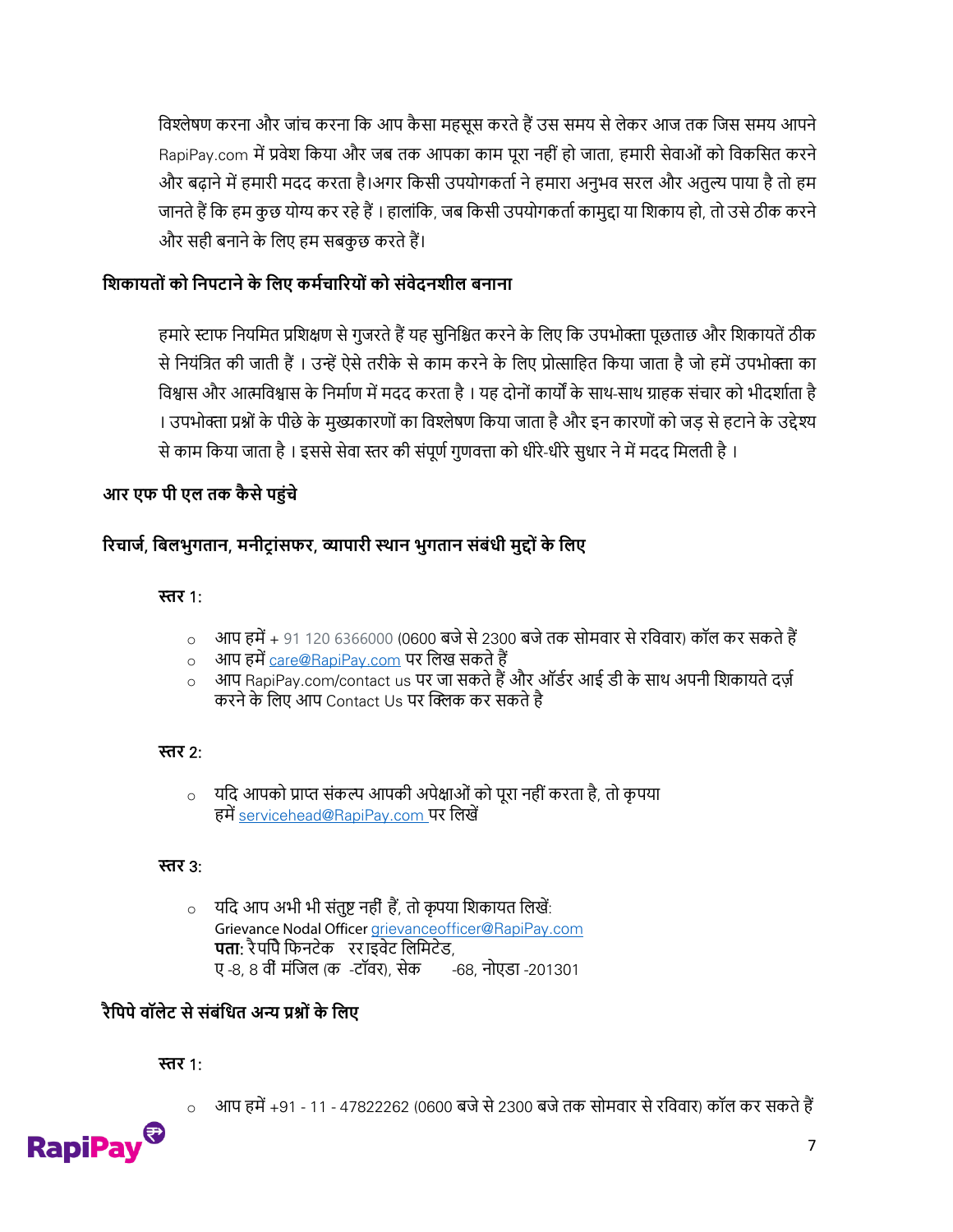- o आप हमें [queries@RapiPay.com](mailto:queries@rapipay.com) पेज पर लिख सकते हैं।
- अाप <u>[RapiPay.com/help](https://www.rapipay.com/app/html/rapipay.com/contact) प</u>र जा सकते हैं और contact us पर क्लिक करके अपनी क्वेरी सबमिट कर सकतेहैं।

## **स्तर** 2:

 $\, \circ \,$  यदि आपके द्वारा प्राप्त समाधान आपकी अपेक्षाओं को पूरा नहीं करता है, तो कृपया हमें [servicehead@RapiPay.com](mailto:servicehead@rapipay.com) पर लिखें।

## **स्तर** 3:

- o यशद आि अभी भी संतुि नहीं हैंतो कृिया शिकायत शिखें : Grievance Nodal Officer (शिकायत अशधकारी / रैिशिे) o Jithin Karkera (+ 91-11-47822200) (09:00 बजेसे 21:00 बजेसोिवार सेिशनवार )
- **पता**: रैपपि फिन रिराइवेट लिमिटेड, ए -8, 8 वीं िंशजि (क -टॉवर), सेक -68, नोएडा -201301

हम अनुशंसा करते हैं कि ग्राहक हमें अपने रैपिपे वॉलेट खाते में लॉग इन करके और 'सहायता और समर्थन' अनुभाग का उपयोग करके एक प्रश्न / शिकायत भेज सकता है। यह भी अनुशंसा की जाती है कि ग्राहक एक विशेष मुद्दे के संबंध में हमारे साथ आगे सभी संचार में हमारे ग्राहक देखभाल टीम द्वारा प्रदान की गई अपनी शिकायत संदर्भ संख्या प्रयोग करता है ।यह हमें ग्राहक और क्वेरी के बारे में अधिक जानकारी प्राप्त करने में सक्षम बनाता है और क्वेरी को तेज़ी से हल करने में मदद करता है ।

## **आपके प्रश् ों**, **शचोंताओों**, **शिकायत ों क हल करिे के शलए अिुर्ाशित सर्य शलया गया है**

जांच के आधार पर हर शिकायत के लिए उपयुक्त समय बद्धता निर्धारित की गई है, जो इस प्रकार के समाधान में शामिल होगी । यहां विभिन्न स्तरों के पूछताछ / अनुरक्षण पर अनुमानित समय-सीमाएं हैं

- o प्रथम प्रतिक्रिया किसी उपयोगकर्ता की क्वेरी / चिंताके 24 घंटे में
- o अनुवती प्रश् 48 घंटे
- o आगेबढनेवािेिाििोंिें7 शदन
- o ग्राहक शिकायतें21 शदन

## **अिशधकृ त लेि देि के कारण ग्राहक दाशयत्व और क्षशतपूशतम**:

अनधिकृत लेन देन के कारण होने वाले नुकसान के मामले में इस पॉलिसी के अनुसार ग्राहक को निम्नानुसार मुआवजा दिया जाएगा :

## a) **ग्राहक का िून्य दाशयत्व**

i) आर एफ पी एल की ओर से अंशदायी धोखाधड़ी / लापरवाही / अभावकी स्थिति में ग्राहक को वास्तविक नुकसान का पूरा मुआवजा होगा(भले ही ग्राहक लेन देन की रिपोर्ट न करें या नहीं)